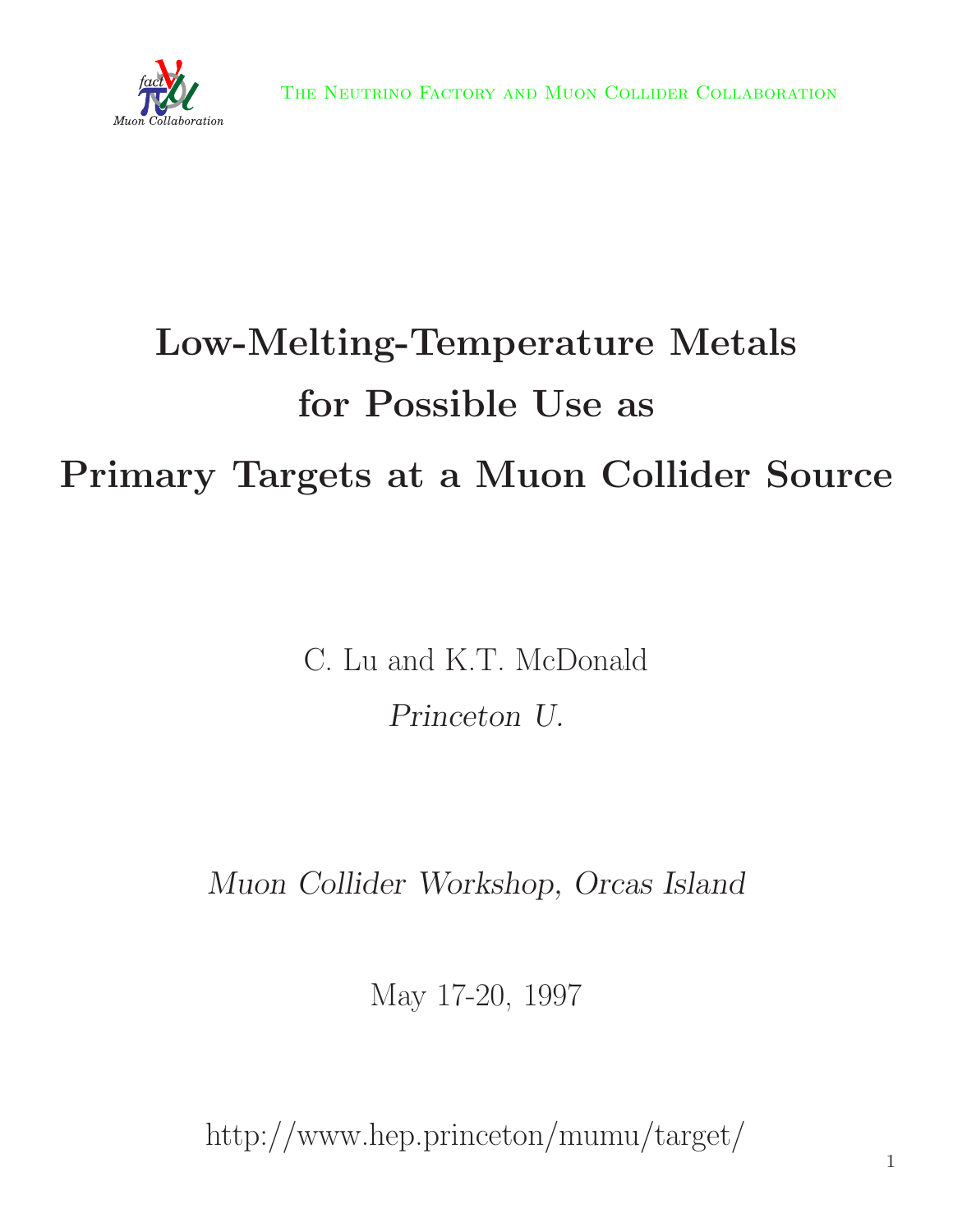

THE NEUTRINO FACTORY AND MUON COLLIDER COLLABORATION

## **Why a Liquid Target?**

Destructive heating of solid targets by primary beam of  $\approx 10^{14}$ protons/pulse.

 $\Rightarrow$  Jet of liquid high-Z metal.

Metal should solidify at room temp. in case of 'incident'.

Mercury: toxic vapors; room-temp. liquid.

⇒ Consider low-melting-temperature metals.

Problems: Eddy currents; boiling.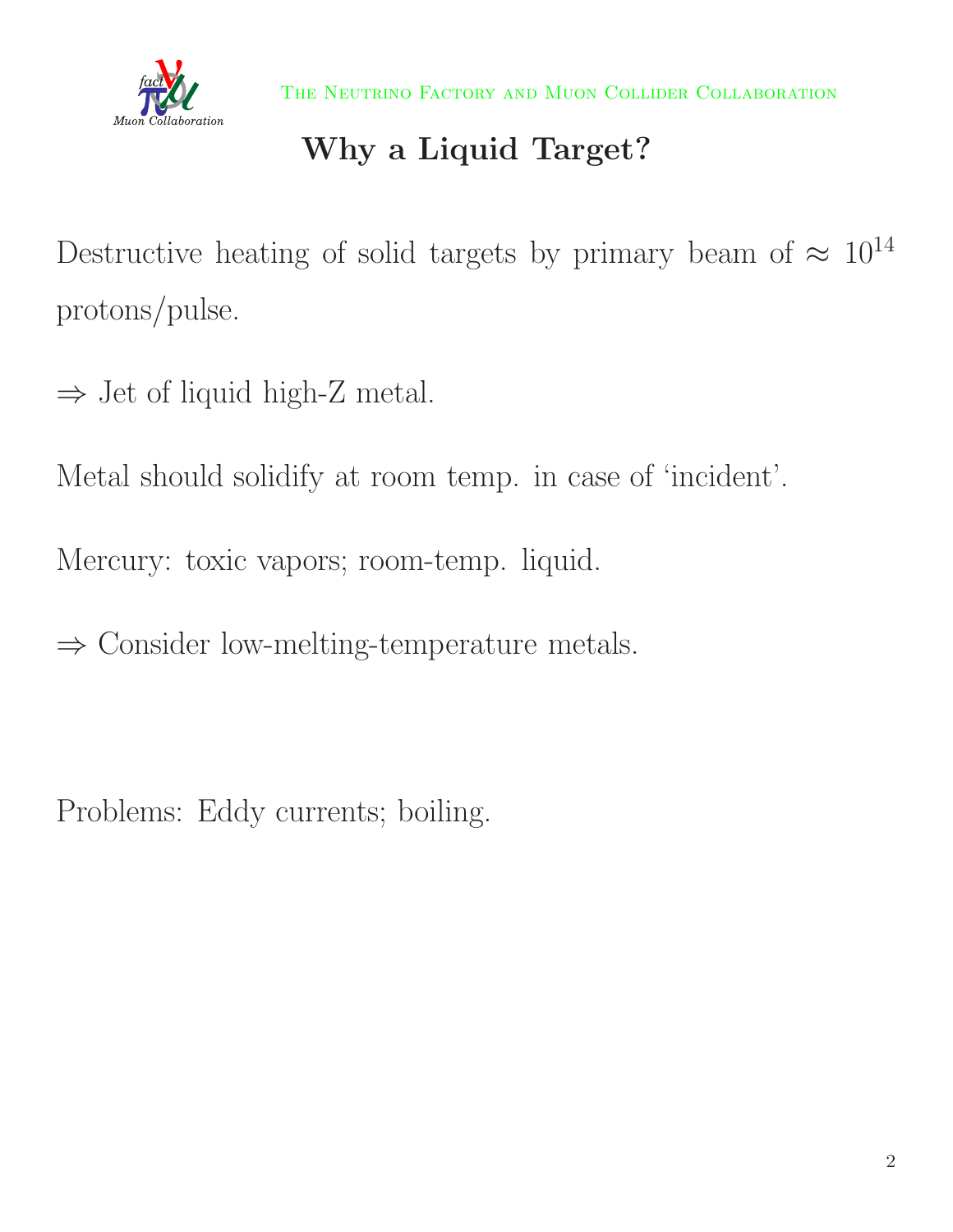

#### THE NEUTRINO FACTORY AND MUON COLLIDER COLLABORATION

| Element        | Atomic | Density        | Melting         | <b>Boiling</b>       | Heat                           | Heat of         | Thermal |
|----------------|--------|----------------|-----------------|----------------------|--------------------------------|-----------------|---------|
|                | Number |                | Temp.           | Temp.                | Capacity                       | Vapor.          | Cond.   |
|                |        | $\rm(gm/cm^3)$ | $({}^{\circ}C)$ | $(^\circ\mathrm{C})$ | $(\mathrm{J}/\mathrm{gm}$ -°C) | $(J/\text{gm})$ | (W/cm)  |
| <b>Bismuth</b> | 83     | 9.7            | 271             | 1610                 | 0.12                           | 501             | 0.079   |
| Cadmium        | 48     | 8.6            | 321             | 767                  | 0.23                           | 886             | 0.97    |
| Gallium        | 31     | 5.9            | 30              | 2403                 | 0.37                           | 3712            | 0.48    |
| Indium         | 49     | 7.3            | 156             | 2073                 | 0.23                           | 2016            | 0.82    |
| Lead           | 82     | 11.35          | 327             | 1750                 | 0.13                           | 858             | 0.35    |
| Mercury        | 80     | 13.5           | $-39$           | 357                  | 0.14                           | 295             | 0.083   |
| Tin            | 50     | $6 - 7$        | 232             | 2603                 | 0.23                           | 2487            | 0.67    |

Bi-Pb



Minimum melting temperature =  $125.5$ °C.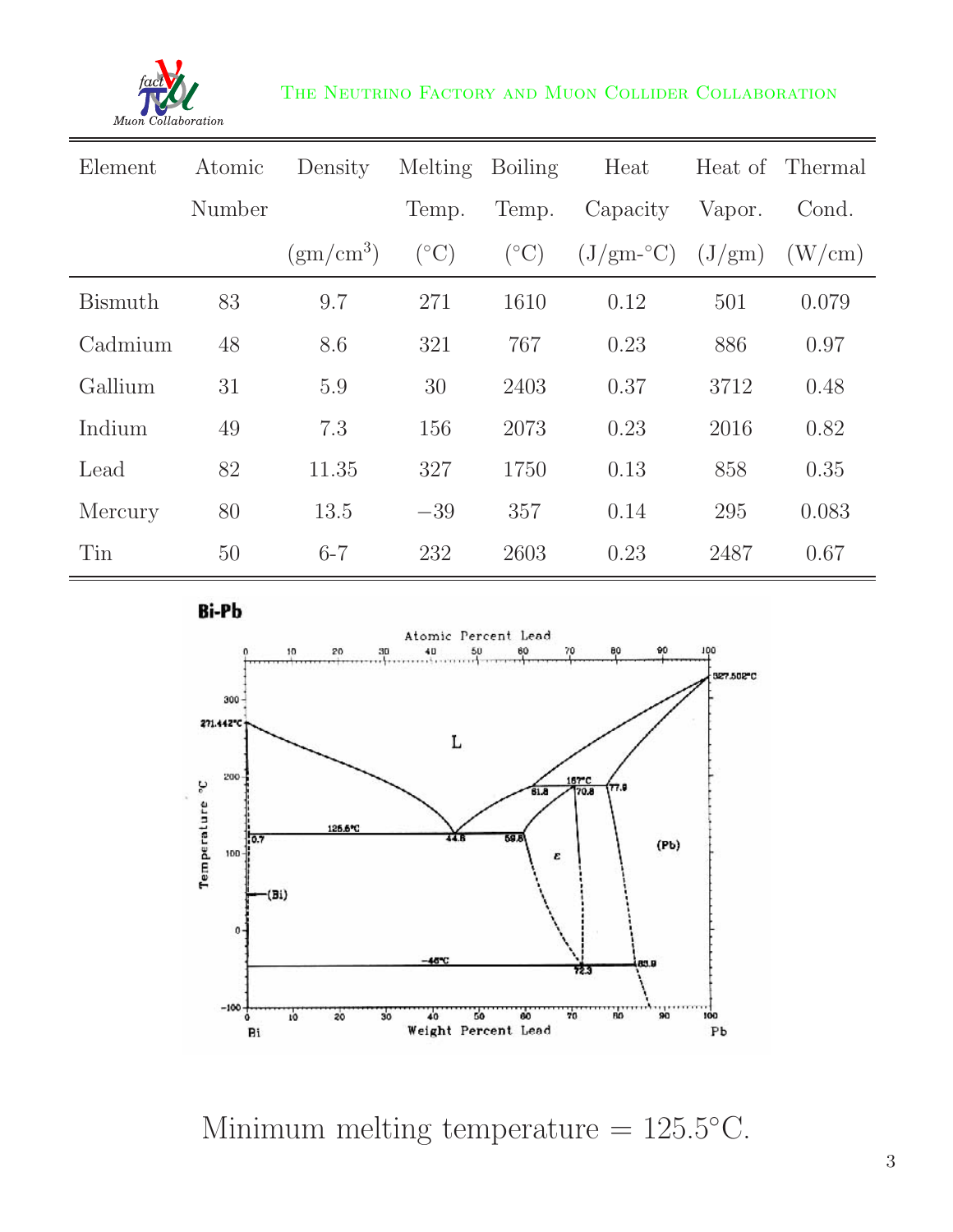

The Neutrino Factory and Muon Collider Collaboration

#### **Will a Strong Magnetic Field Repel a Metal Jet?**

Ring of radius r, radial extent  $\Delta r$ , and thickness t.

 $v \parallel B$ 

Flux:  $\Phi = \pi r^2 B$ , so  $\dot{\Phi} = \pi r^2 \dot{B} = \pi r^2 B' v$ .

Resistance of ring:  $R$ 

$$
R = \frac{2\pi r}{\sigma t \Delta r}.
$$

Induced current: 
$$
I = \frac{\mathcal{E}}{R} = \frac{\dot{\Phi}}{R} = \frac{\sigma r t B' v \Delta r}{2}
$$
.

Lorentz force: 
$$
\Delta F = -2\pi r B I = -\pi \sigma r^2 t B B' v \Delta r.
$$

Integrate over radius  $r$  :

$$
F = -\frac{\pi \sigma r^3 t (B^2)' v}{6} = m \dot{v} = \pi \rho r^2 t v' v,
$$

$$
v = v_0 - \frac{\sigma r B^2}{6\rho}
$$
, where  $v_0$  = velocity outside field.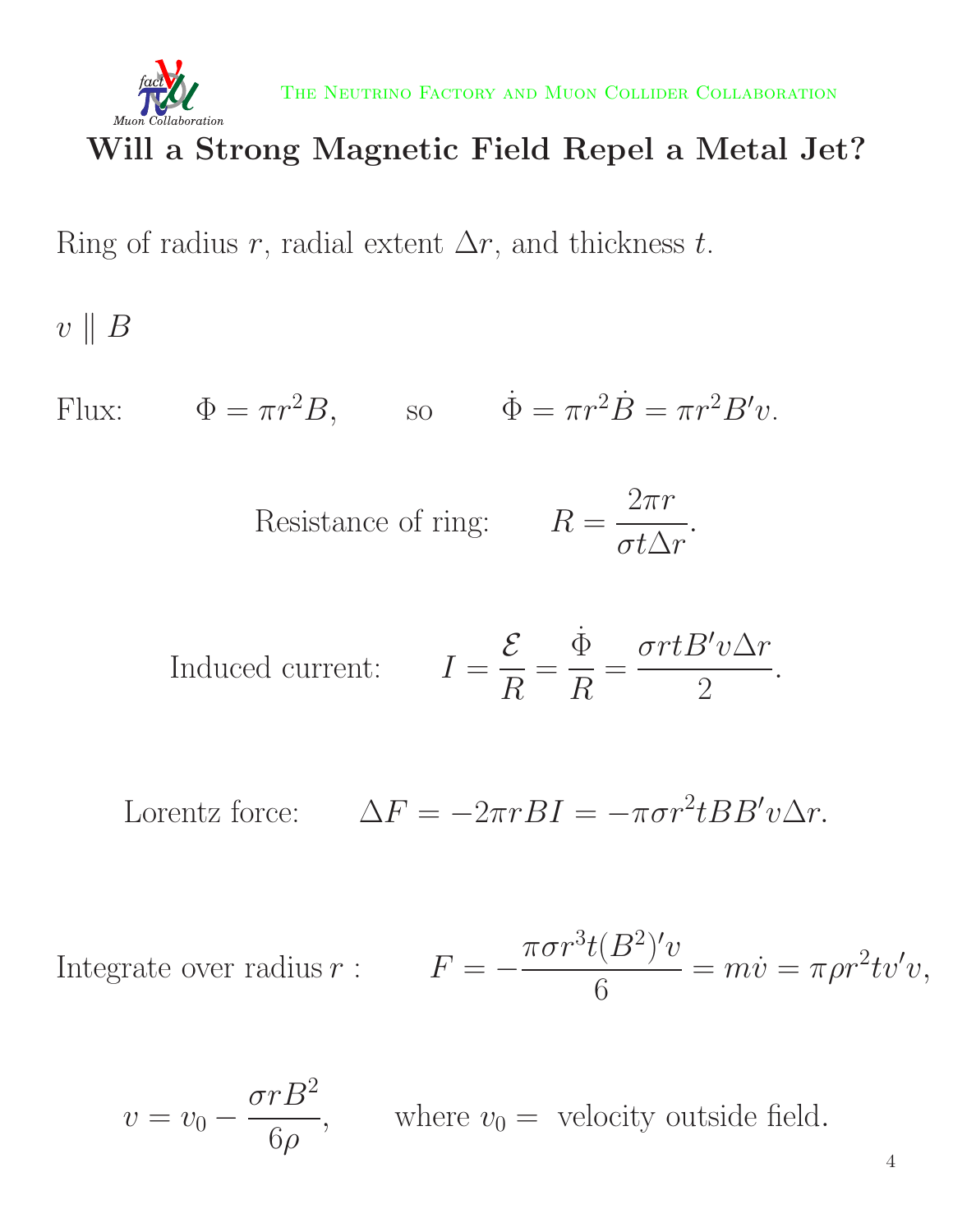



#### **Minimum Velocity to Penetrate Field**

$$
v_0 > \frac{\sigma r B^2}{6\rho}.
$$

Alloys 136 and 255 have conductivity  $\approx 2\%$  of Cu,  $\Rightarrow \sigma \approx 10^6$  MKS units.

$$
v_0 \approx 40 \text{ m/s} \left[ \frac{r}{1 \text{ mm}} \right] \left[ \frac{B}{50 \text{ T}} \right]^2.
$$

Fairly large jet velocities will be required to penetrate the solenoid!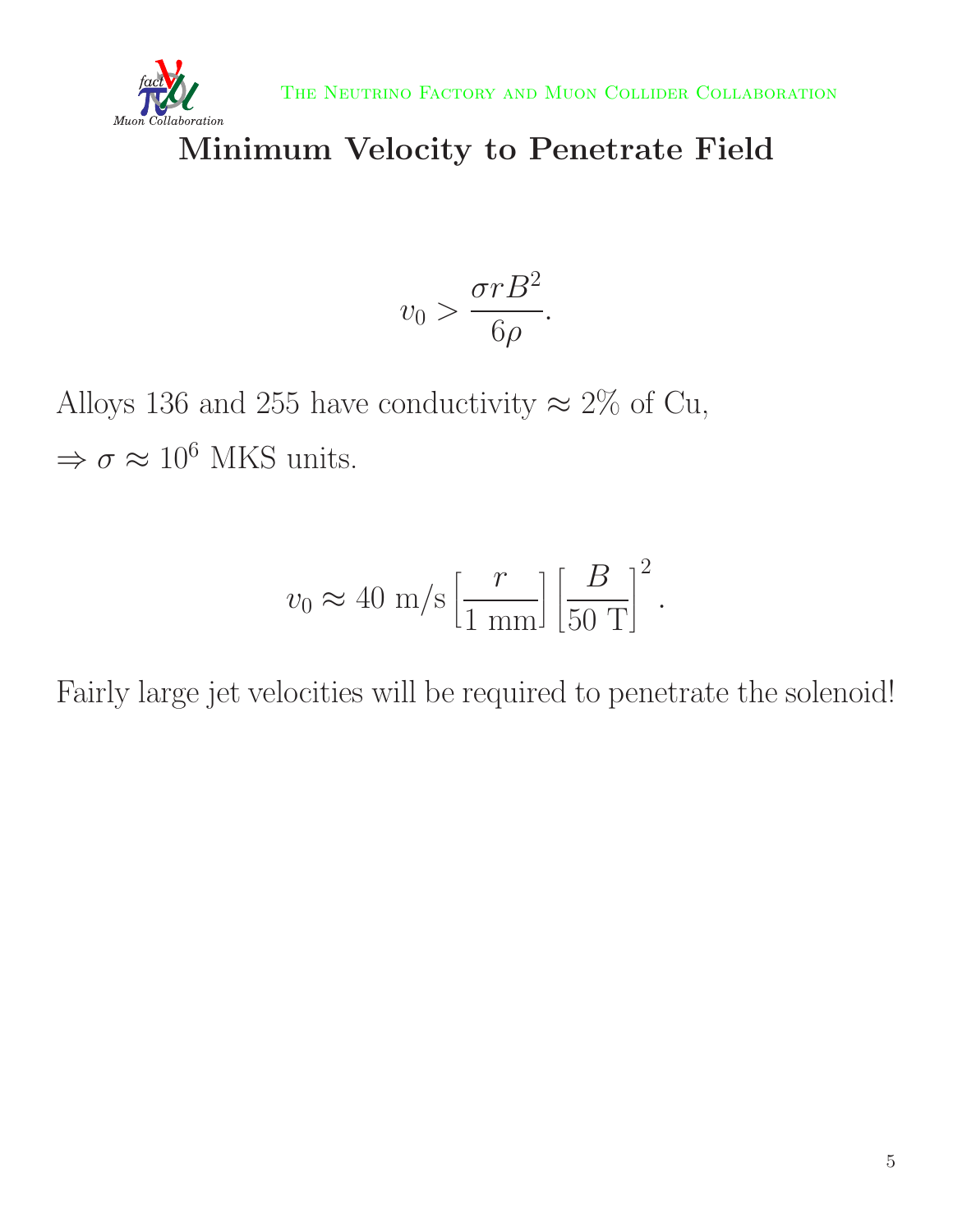

#### **Measurement of Alloy Conductivities as Liquids**

Used 30-cm-long capillary tube in oven.

 $\sigma_{136} = 1.35 \times 10^6$  MKS units for alloy 136,

 $\sigma_{255} = 1.31 \times 10^6$  MKS units for alloy 255.

Similar to conductivities of solid state.